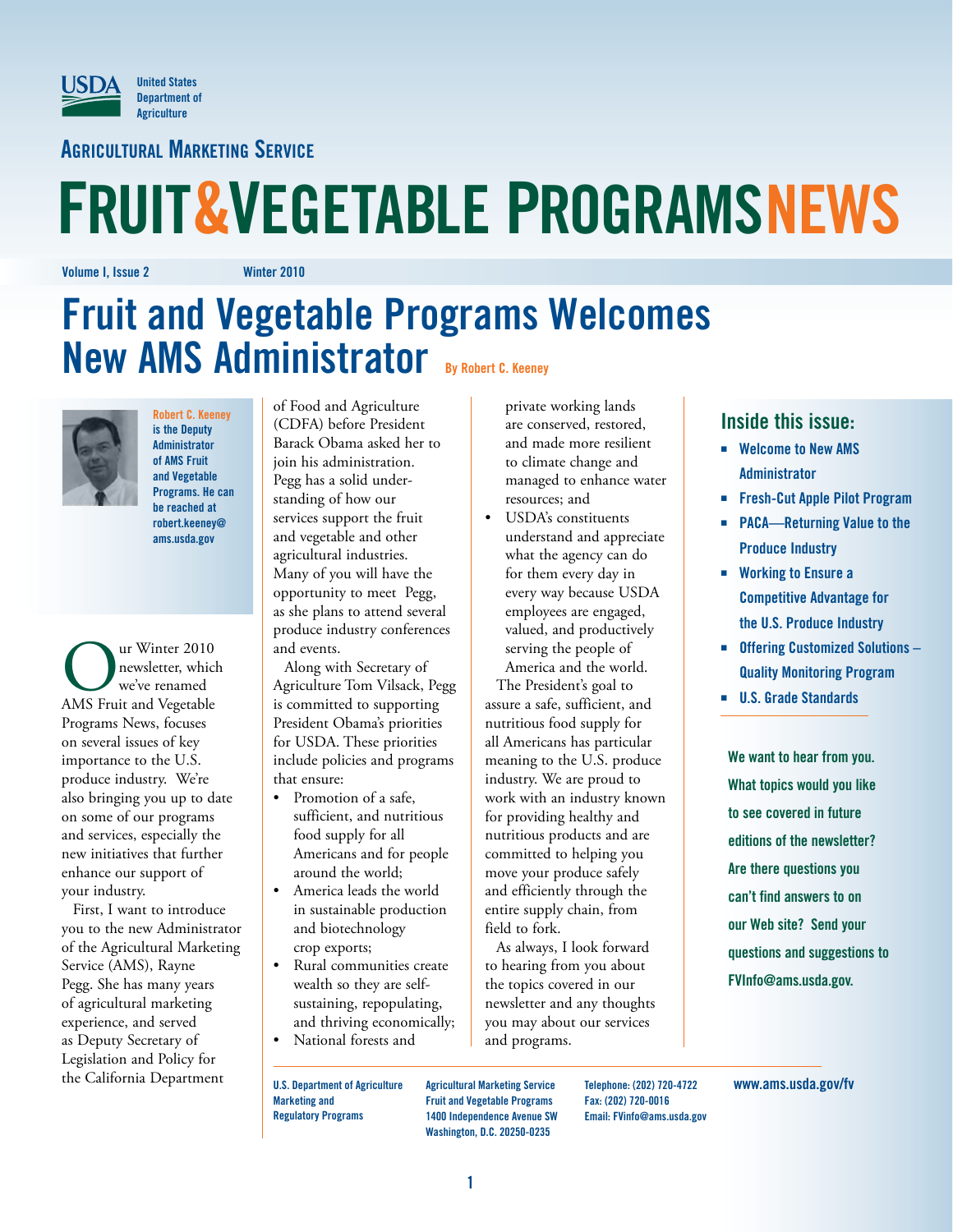# **Fresh-Cut Apple Pilot Program–Off to a Great Start By David Tuckwiller**



**David Tuckwiller is Chief of the Commodity Procurement Branch. He can be reached at (202) 720-4517 or david. tuckwiller@ams. usda.gov**



Recent news stories<br>have reported on<br>nutrition advocates to get have reported on efforts by schools and more fresh fruits and vegetables into the diets of young Americans. The Fruit and Vegetable Programs' Commodity Procurement Branch (CPB) is doing its part to help make sure children will get types of fresh fruits and vegetables they'll eat.

Two years ago, CPB started discussions with USDA's Food and Nutrition Service (FNS), the agency that

administers the National School Lunch Program, and industry experts to develop a pilot program to purchase a fresh-cut apple product for distribution to schools.

After some initial research, it became clear we were facing several obstacles. A vast majority of CPB procurements are for shelfstable products that ship well, yet the typical shelf life of a fresh-cut apple slice product is only 15 days from the date of manufacture.

We resolved these and other challenges, and last March CPB announced a purchase of fresh-cut apple slices: AMS awarded contracts to five vendors totaling \$4.1 million for 3.3 million pounds to deliver the product to school systems in California, Michigan, North Carolina, New York, and Pennsylvania.

Preliminary reports from both FNS and the schools are very encouraging, and CPB plans to expand the fresh-cut apple pilot program to more States and schools in the

#### **After some initial research, it became clear we were facing several obstacles.**

next school year. We are also looking at including fresh-cut baby carrots in the near future.

CPB purchases fruits and vegetables from industry vendors for distribution to schools and other Federal domestic feeding programs. More than \$478 million is spent on close to 1 billion pounds of product per year. In addition to helping feed hungry Americans, these purchases support the economic vitality of U.S. farmers by removing excess supplies from the market.

For additional information about the Commodity Procurement Branch, visit our Web site at www.ams.usda. gov/fvprocurement.

### **PACA—Returning Value to the Produce Industry By Karla Whalen**



**Karla Whalen is the Chief of the PACA Branch. She can be reached at (202) 720-2272 or karla.whalen@ ams.usda.gov**

The Perishable<br>
Agricultural<br>
Commodities Act<br>
(PACA) proactively works Agricultural Commodities Act for the fruit and vegetable industry to promote interstate and foreign commerce through mediation, arbitration, licensing, and outreach programs facilitating fair trade in produce.

With a modest budget, PACA helps to safeguard an industry worth billions of dollars. For example:

- Since 2000, PACA has handled more than 7,600 contract dispute matters among members of the produce industry at a fraction of the cost of private litigation;
- From 2004 to 2008, PACA resolved 91 percent of informal contract disputes (involving claims totaling more than \$132 million) within 4 months from the date filed; and
- From 2000 to 2008. PACA's law enforcement investigations and enforcement efforts returned more than \$18 million to the produce industry and assessed an additional \$705,000 in civil penalties. For additional information about PACA, please feel free to contact me directly or visit

our Web site at www.ams.

usda.gov/paca.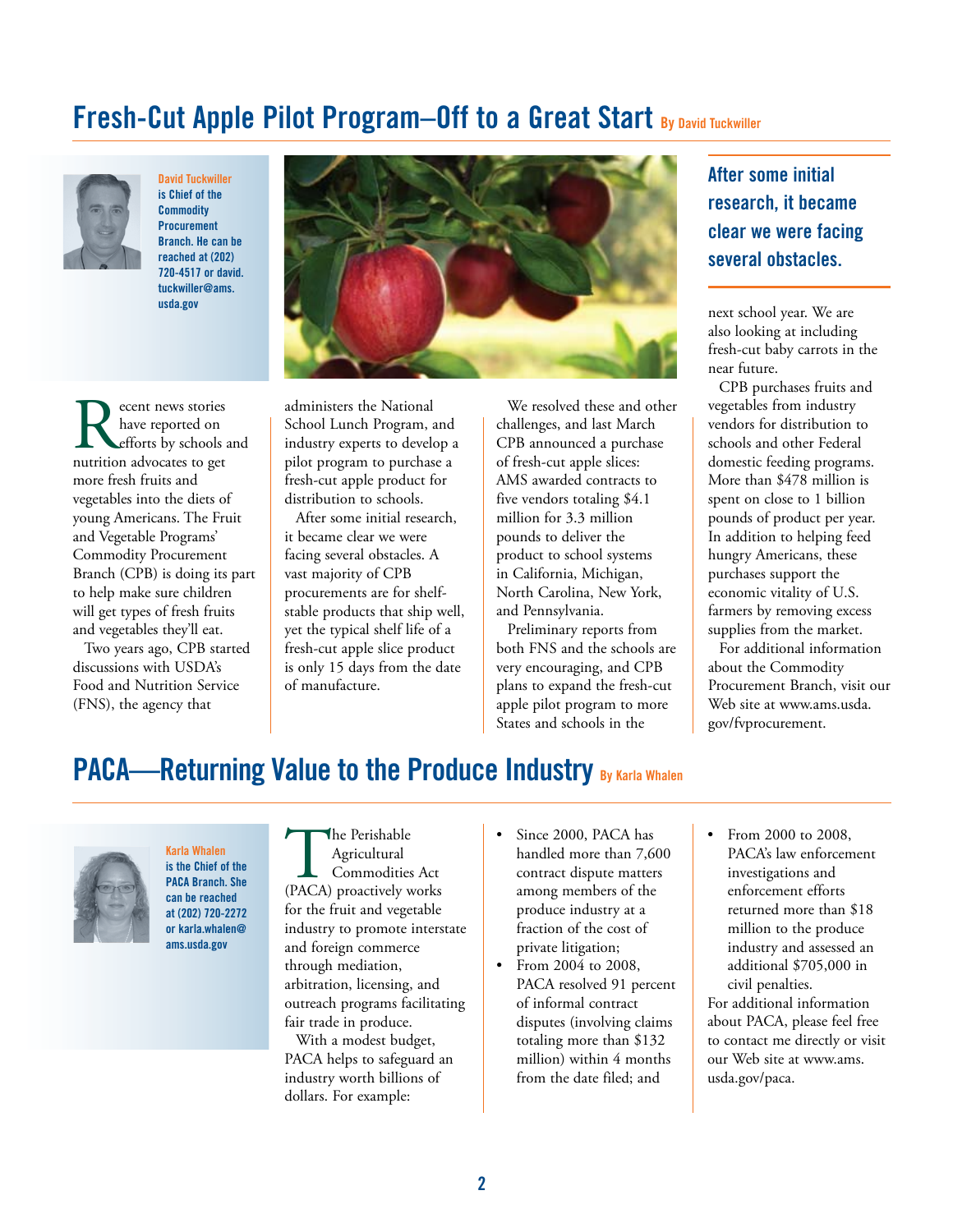## **Working to Ensure a Competitive Advantage for the U.S. Produce Industry By Bruce Summers**



**Bruce Summers is the Associate Deputy Administrator of AMS Fruit and Vegetable Programs. He can be reached at (202) 690-0262 or bruce.summers@ ams.usda.gov**

**ASPENDIG MANAL S**<br>AMS Fruit and<br>delivers a lot of value to the AMS Fruit and Vegetable Programs U.S. produce industry. With one full-time staff member, the mission of the Office

of International Standards Coordinator (OISC) is to ensure that international standards do not deny access to the U.S. produce industry as it seeks to sell its products overseas.

The OISC is currently headed by Dorian LaFond, a veteran of the international produce business. To help achieve his office's mission, LaFond believes it's important to build goodwill among our trading partners and to provide input during various stages of the standards development process for the global trade of fresh and processed produce.

For example, LaFond works in partnership with industry groups and other government agencies to support initiatives of the Codex Alimentarius Commission (CODEX) and the United Nations Economic Commission for Europe (UNECE), organizations dedicated to developing food safety codes and to gaining greater economic cooperation among member nations.

Closer to home, from August 24 to 28, 2009, the Fruit and Vegetable Programs and the OISC served as hosts for the 2009 International Standardization Annual Meeting, held at our training

facility in Fredericksburg, Va. The gathering attracted leadership from more than 30 foreign inspection agencies and others that participate in the development of CODEX and UNECE standards. The meeting focused on fostering a greater international understanding of the USDA agricultural standards and inspection system and helping to lay the foundation for streamlining the development of international fresh fruits and vegetable standards.

For more information about the OISC and LaFond's work, feel free to contact him at (202) 690-4944 or dorian. lafond@ams.usda.gov

# **Offering Customized Solutions–Quality Monitoring Program By Christopher Purdy**



**Christopher Purdy is the Business Development Specialist for AMS Fruit and Vegetable Programs. He can be reached at (202) 720-3209 or christopher.purdy@ams. usda.gov**

**P**icture this: You are<br>fresh produce and a<br>container ship arrives in port an importer of fine fresh produce and a with a variety of produce destined for your warehouse.

Can your quality control staff alone handle the sudden surge in inbound volume? How do you know the produce meets your specifications?

For these and other challenges, the produce industry turns to AMS's Fruit and Vegetable Programs for solutions. In collaboration with our clients and utilizing our nationwide network of trained and licensed Federal or Federal-State inspectors, we have developed the Quality Monitoring Program (QMP).

While each QMP is adapted to our clients needs, fundamentally Fruit and Vegetable Programs staff act as in-house inspectors for

our clients. Our staff perform unbiased, independent third-party evaluations of fresh and processed product to assure they meet U.S. grade standards and client specifications.

In the actual client example above, we serve as extra quality assurance staff to handle the immediate influx of produce when a ship docks and unloads. We review product samples submitted by clients to determine whether the delivery meets their customized specifications. If the product does not meet their specifications, clients can request an official inspection.

USDA assigns a grade or issues a certificate under the program only when an official inspection is requested.

By offering QMP and other services, we provide customized solutions that help our clients solve their unique supply chain marketing challenges.

For additional details about how QMP is working for our clients, please feel free to contact John Lund for processed fruits and vegetables at (202) 690- 4938 john.lund@ams.usda. gov or Vinny Fusaro for fresh fruits and vegetables at (202) 720-0298 or vinny. fusaro@ams.usda.gov